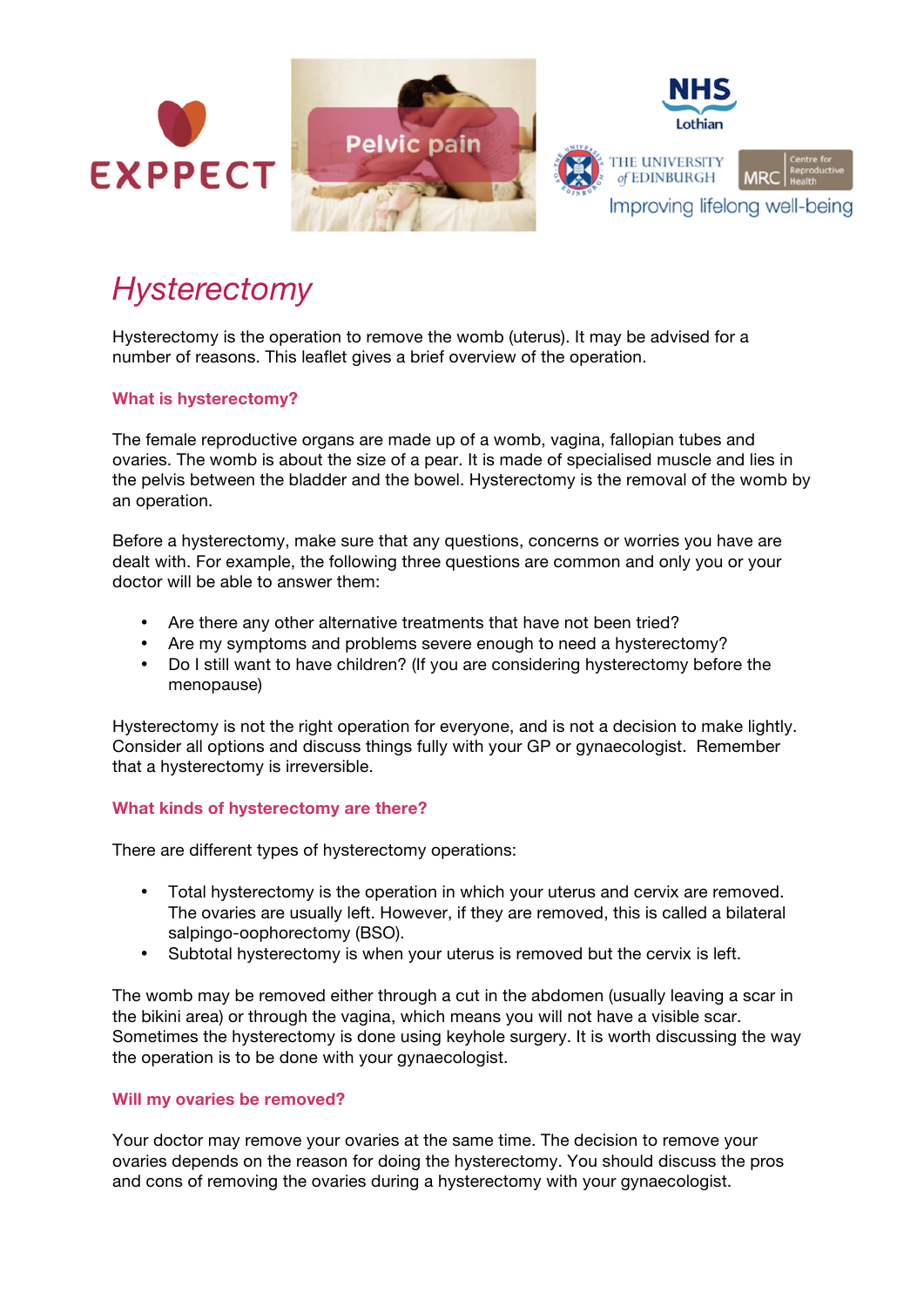Removing the ovaries at the time of hysterectomy reduces the risk of ovarian cancer. However, women who have had their ovaries removed have also been found to have an increased risk of developing heart conditions (like angina).

If your ovaries are removed, you may be advised to take hormone replacement treatment (HRT). This is because, when both ovaries are removed, a woman will experience an instant and irreversible menopause. If you are under 50 years old and have your ovaries removed then you should discuss with your doctor about taking HRT. All women under the age of 50 years benefit from taking HRT, without being exposed to the risks of HRT. Any risks of HRT are only relevant for women over the age of 50 years.

If your ovaries are not removed, you still have a 1 in 3 chance of going through the menopause within two years of having the hysterectomy. If you experience symptoms, which may be related to the menopause, for example hot flushes, mood swings, etc., you should discuss them with your doctor.

## **Will having a hysterectomy affect my sex life?**

Removing your womb should not stop you having a good sex life after the operation. In fact, many women report an improvement in their sexual pleasure after having a hysterectomy. This may be because the reason for having a hysterectomy (pain, prolonged heavy bleeding, etc.) is removed. However, some women feel that a hysterectomy impairs their sex life. In particular, some women feel that their orgasm is different after a hysterectomy or even have difficulty reaching orgasm. Having a hysterectomy should not affect your sex drive (libido) unless your ovaries are also removed.

You can usually begin to have sex again about six weeks after the operation. There is no risk of pregnancy, so contraception to stop you falling pregnant is not required. However, barrier contraception (e.g. the condom) to avoid sexually-transmitted infections is still recommended.

#### **How will I feel straight after the operation?**

You will be given painkillers for the first few days, both whilst in hospital and also to take home with you. You will be able to eat and drink within a few hours of having the operation. You are likely to have a catheter (a thin tube going into your bladder, which drains urine) in for a couple of days or so. It is very common to have some light bleeding from the vagina, which can last for up to six weeks. You should use sanitary towels rather than tampons whilst this bleeding lasts to reduce the risk of infection. If you have any stitches then they are usually removed between 5 and 7 days after your operation.

#### **How long will it be before I can return to normal?**

This varies from person to person. Recovery is usually faster if you have had the hysterectomy through your vagina. You are likely to need to rest more than usual for a few weeks after the operation. You are likely to be recommended to do light exercise and gradually build up the amount of exercise you do. Full recovery commonly takes around 6-8 weeks but it is not unusual for women to take three months until they feel fully back to normal.

You should not drive until you are safe to do an emergency stop. This is usually around six weeks after the operation but you should check with your insurance company. The time